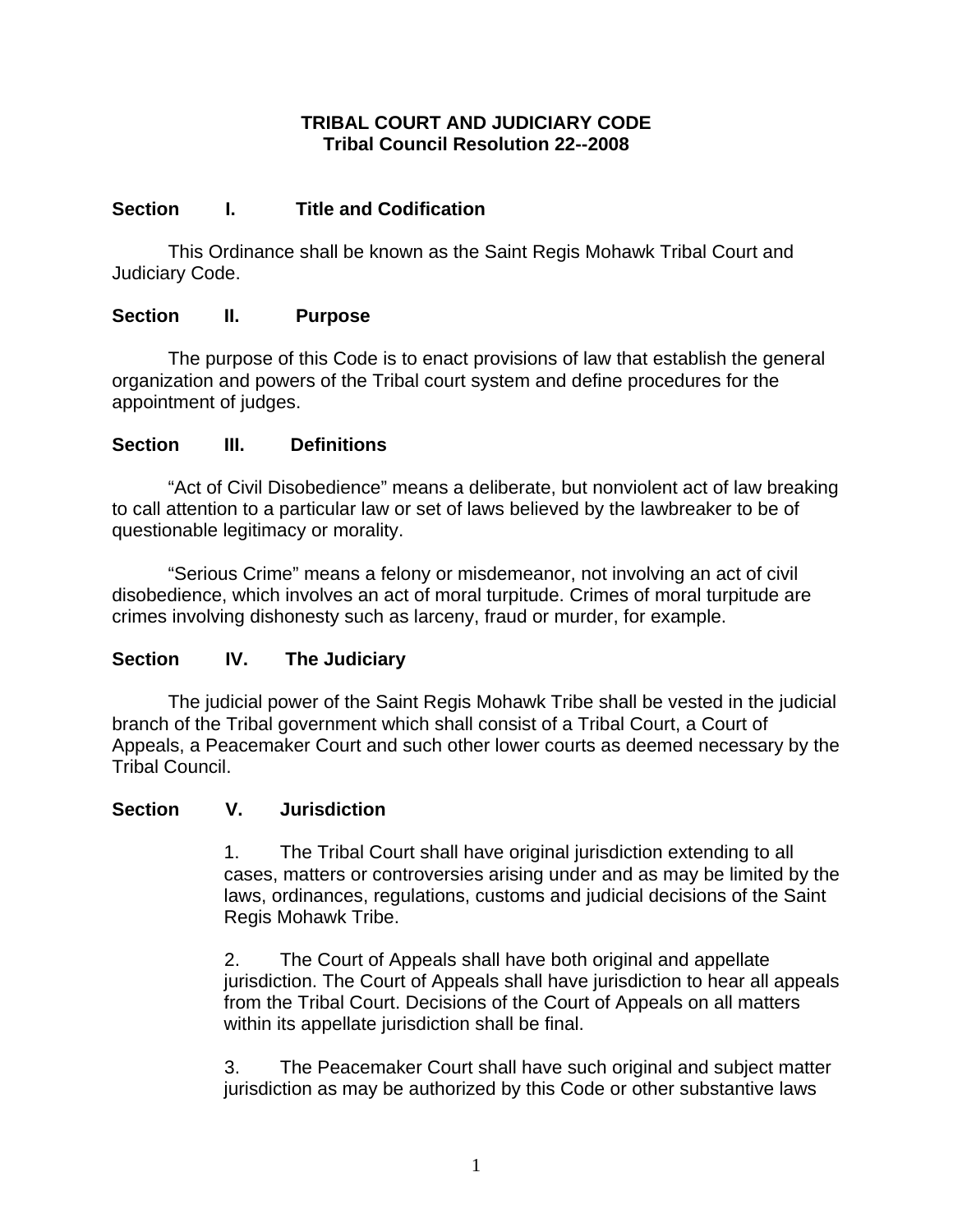addressing the authority of the Peacemaker Courts.

4. The Tribal Court and the Court of Appeals shall be empowered to review any laws, resolutions, regulations or other acts of the Tribal government and to declare such laws, resolutions and regulations void or inconsistent with Tribal law.

5. In order to preserve the independence of the Tribal Court and to prevent the Tribal Court from being used for political purposes, hereinafter, all disputes or disagreements concerning the form of governance which is employed to govern the St. Regis Mohawk Tribe shall hereinafter be determined by the enrolled members of the Tribe through a ballot referendum.

### **Section VI. Power of the Courts**

The Courts of the Saint Regis Mohawk Tribe shall have the power to:

1. Interpret, construe and apply the laws and regulations of the Tribe;

2. Issue injunctions, attachments, writs of mandamus, quo warranto, review extradition, certiorari and prohibition, and to issue writs of habeas corpus upon petition by, or on behalf of any person held in actual custody; and

3. Establish court rules, forms and procedures for the Saint Regis Mohawk Tribal Court except that all such rules and procedures shall be approved in the form of a law passed by the Tribal Council.

#### **Section VII. Composition of the Judiciary**

1. The Tribal Court shall consist of a Chief Judge and as many Associate Judges as deemed necessary by the Tribal Council. Each judge shall be elected by the eligible voters of the Saint Regis Mohawk Tribe for a term of three (3) years. The Court of Appeals shall consist of a Chief Judge and two Associate Justices. The Tribal Court Judges may sit as members of the Court of Appeals. The future composition of the Tribal Court may be changed through amendments to this Code.

2. Until such time as elections are held to elect judges, all judges of the Tribal Courts shall be temporarily appointed as either contract or per diem judges. Notwithstanding the provisions for elected judges, the Chief Judge may appoint per diem Judges to hear cases from time to time as needed because of vacations, disabilities, disqualification, recusal or removal of any judge.